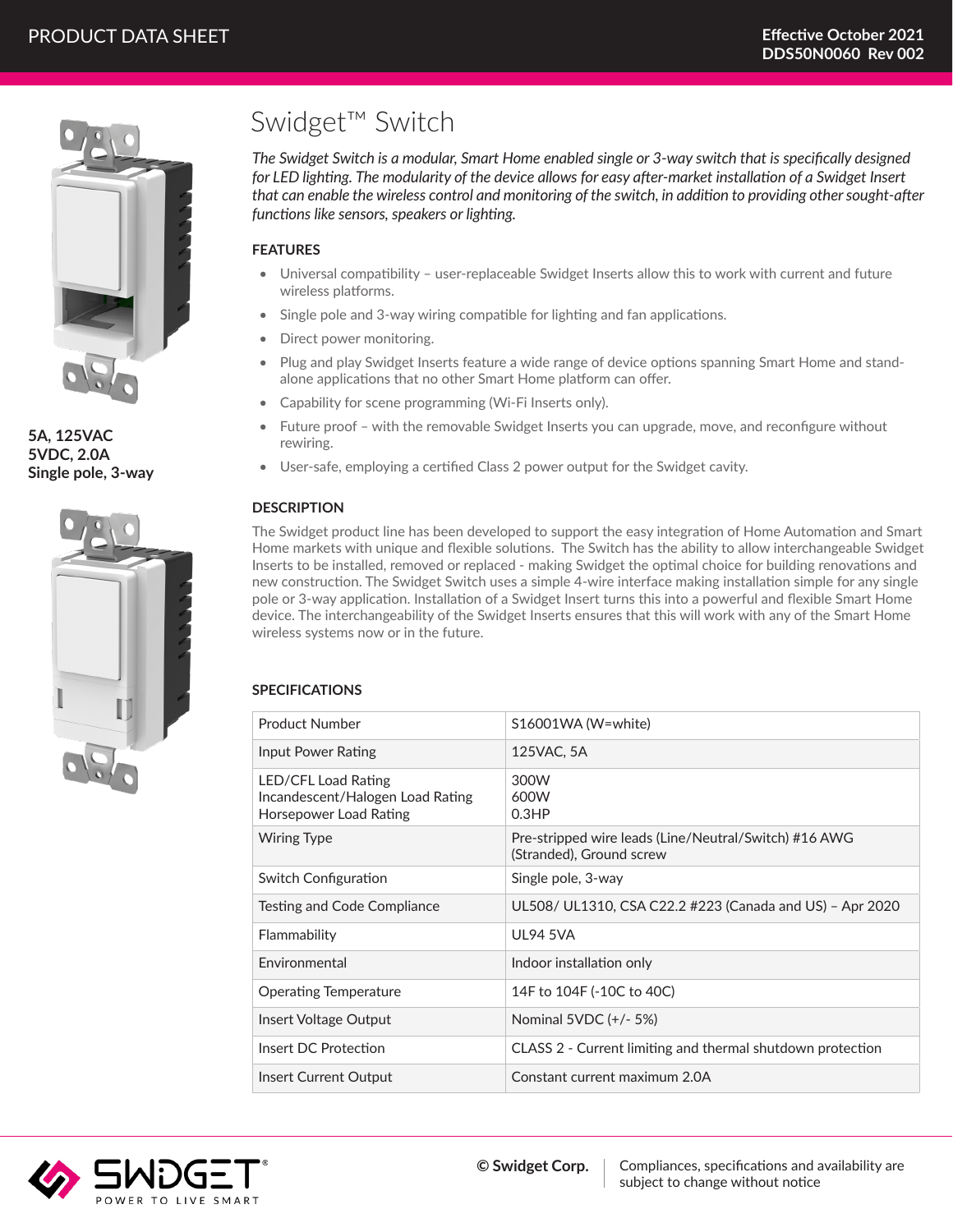#### **WIRING DIAGRAMS**

#### **Single Pole Wiring**

#### **3-Way Wiring (2 Swidget Switches)**



**3-Way Wiring (1 Swidget Switch)**



#### **REVISION HISTORY**

Corporate Office 6-677 Innovation Drive Kingston, ON K7K 7E6 https://www.swidget.com

**SALES**

| <b>Revision Number</b> | Date       | Comment                   |
|------------------------|------------|---------------------------|
| 000                    | 2019/09/14 | Initial release           |
| 001                    | 2020/01/07 | Certification date change |
| 002                    | 2021/10/20 | Wiring Diagram Update     |

1.622"<br>41.2mm



Compliances, specifications and availability are subject to change without notice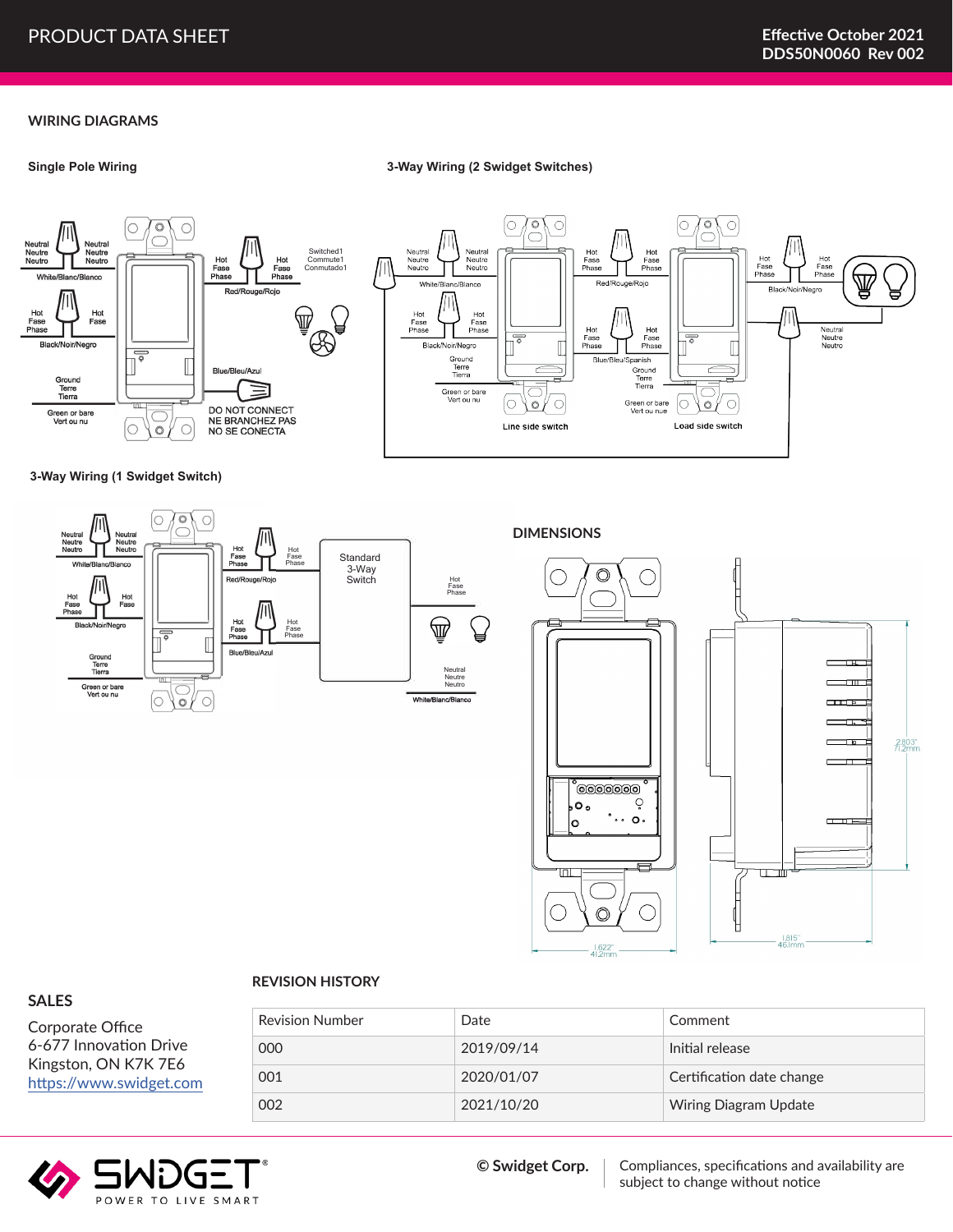

**5A, 125VAC 5VDC, 2.0A Unipolaire, 3 voies**



# Interrupteur Swidget™

*L'Interrupteur Swidget est un interrupteur unipolaire ou à 3 voies, un appareil modulaire compatible à la maison intelligente et conçu spécialement pour l'éclairage DEL. La modularité du dispositif facilite l'installation après-vente d'un Insert Swidget qui offre le contrôle sans fil et la surveillance de l'Interrupteur, en plus de fournir d'autres fonctions recherchées telles que des capteurs, des haut-parleurs ou un éclairage.* 

# **CARACTÉRISTIQUES**

- Compatibilité universelle les Inserts Swidget remplaçables par l'utilisateur peuvent permettre à l'interrupteur de fonctionner avec toutes les plate-formes sans fil, maintenant et à l'avenir.
- Câblage unipolaire et à 3 voies compatible pour les applications d'éclairage et de ventilation.
- Surveillance directe de l'alimentation.
- Les Inserts Swidget prêts à l'emploi disposent d'une large gamme d'options de fonctions couvrant les applications de la maison intelligente et les applications autonomes qu'aucune autre plate-forme de la maison intelligente ne peut accomplir.
- Commande MARCHE / ARRÊT unique sur un seul atténuateur "Pad" avec possibilité de programmation de scènes (Inserts Wi-Fi uniquement).
- À l'épreuve du temps avec les Inserts Swidget amovibles, vous pouvez faire des mises à jour, déplacer et reconfigurer sans recâblage.
- Sécuritaire pour l'utilisateur, utilisant une sortie d'alimentation certifiée de classe 2 pour la cavité Swidget.

# **DESCRIPTIF**

La gamme de produits Swidget a été développée pour faciliter l'intégration des marchés de la domotique et de la maison intelligente avec des solutions uniques et flexibles. L'Interrupteur permet l'insertion, le retrait ou le remplacement d'Inserts interchangeables Swidget, faisant ainsi de Swidget le choix optimal pour les rénovations des bâtiments et les nouvelles constructions. L'Interrupteur Swidget utilise une interface simple à 4 fils, ce qui simplifie l'installation pour toute application unipolaire ou à 3 voies. L'ajout d'un Insert Swidget transforme l'Interrupteur en un appareil puissant et flexible de la maison intelligente. L'interchangeabilité des Inserts Swidget garantit que le système peut fonctionner avec n'importe quel système sans fil de la maison intelligente existant ou futur.

## **SPÉCIFICATIONS**

| Numéro de Produit                                                                                                 | S16001WA (W=blanc)                                                                        |
|-------------------------------------------------------------------------------------------------------------------|-------------------------------------------------------------------------------------------|
| Puissance Nominale d'Entrée                                                                                       | 125VAC, 5A                                                                                |
| Capacité de Charge en DEL/AFC<br>Capacité de Charge en Incandescence/<br>Halogène<br>Puissance Nominale de Charge | 300W<br>600W<br>0.3HP                                                                     |
| Type de Câblage                                                                                                   | Fils prédénudés (Ligne/Neutre/Interrupteur) #16 AWG<br>(toronnés), vis de mise à la terre |
| Configuration de l'Interrupteur                                                                                   | Unipolaire, 3 voies                                                                       |
| Test et Conformité au Code                                                                                        | UL508/ UL1310, CSA C22.2 #223 (Canada et ÉU) - déc. 2019                                  |
| Inflammabilité                                                                                                    | <b>UL94 5VA</b>                                                                           |
| Fnvironnement                                                                                                     | Installation intérieure seulement                                                         |
| Température de Fonctionnement                                                                                     | 14F à 104F (-10C à 40C)                                                                   |
| Tension de Sortie de l'Insert                                                                                     | 5VDC (+/- 5%) Nominal                                                                     |